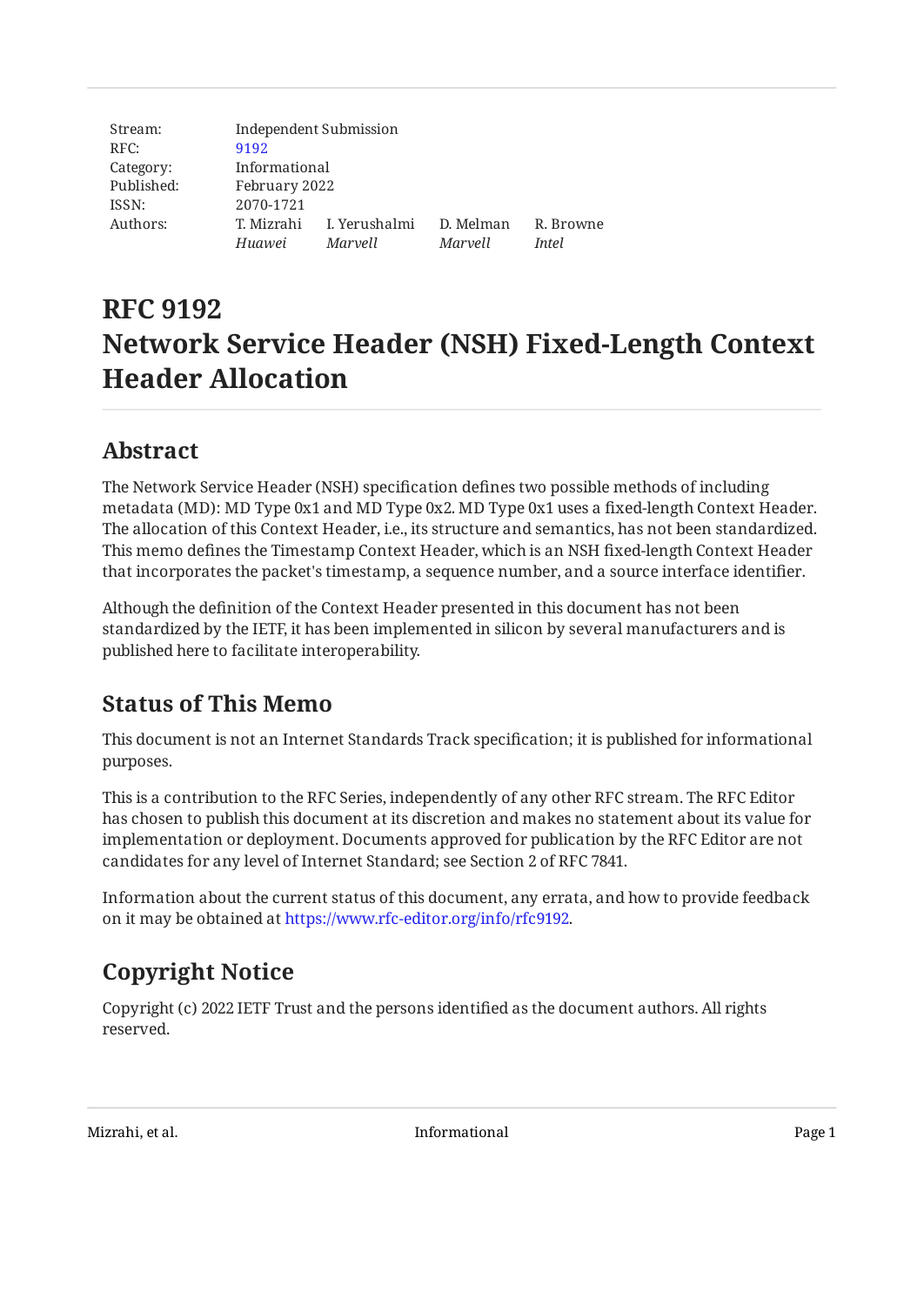This document is subject to BCP 78 and the IETF Trust's Legal Provisions Relating to IETF Documents (<https://trustee.ietf.org/license-info>) in effect on the date of publication of this document. Please review these documents carefully, as they describe your rights and restrictions with respect to this document.

### <span id="page-1-0"></span>**[Table of Contents](#page-1-0)**

- [1](#page-1-1). [Introduction](#page-1-1)
- [2](#page-3-0). [Terminology](#page-3-0)
	- [2.1.](#page-3-1) [Requirements Language](#page-3-1)
	- [2.2.](#page-3-2) [Abbreviations](#page-3-2)
- [3](#page-3-3). [NSH Timestamp Context Header Allocation](#page-3-3)
- [4](#page-5-0). [Timestamping Use Cases](#page-5-0)
	- [4.1.](#page-5-1) [Network Analytics](#page-5-1)
	- [4.2.](#page-5-2) [Alternate Marking](#page-5-2)
	- [4.3.](#page-5-3) [Consistent Updates](#page-5-3)
- [5](#page-6-0). [Synchronization Considerations](#page-6-0)
- [6](#page-6-1). [IANA Considerations](#page-6-1)
- [7](#page-6-2). [Security Considerations](#page-6-2)
- [8](#page-6-3). [References](#page-6-3)
	- [8.1.](#page-6-4) [Normative References](#page-6-4)
	- [8.2.](#page-7-0) [Informative References](#page-7-0)

[Acknowledgments](#page-8-0)

[Authors' Addresses](#page-8-1)

### <span id="page-1-1"></span>**[1. Introduction](#page-1-1)**

The Network Service Header (NSH), defined in [RFC8300], is an encapsulation header that is used as the service encapsulation in the Service Function Chaining (SFC) architecture [RFC7665].

In order to share metadata (MD) along a service path, the NSH specification [RFC8300] supports two methods: a fixed-length Context Header (MD Type 0x1) and a variable-length Context Header (MD Type 0x2). When using MD Type 0x1, the NSH includes 16 octets of Context Header fields.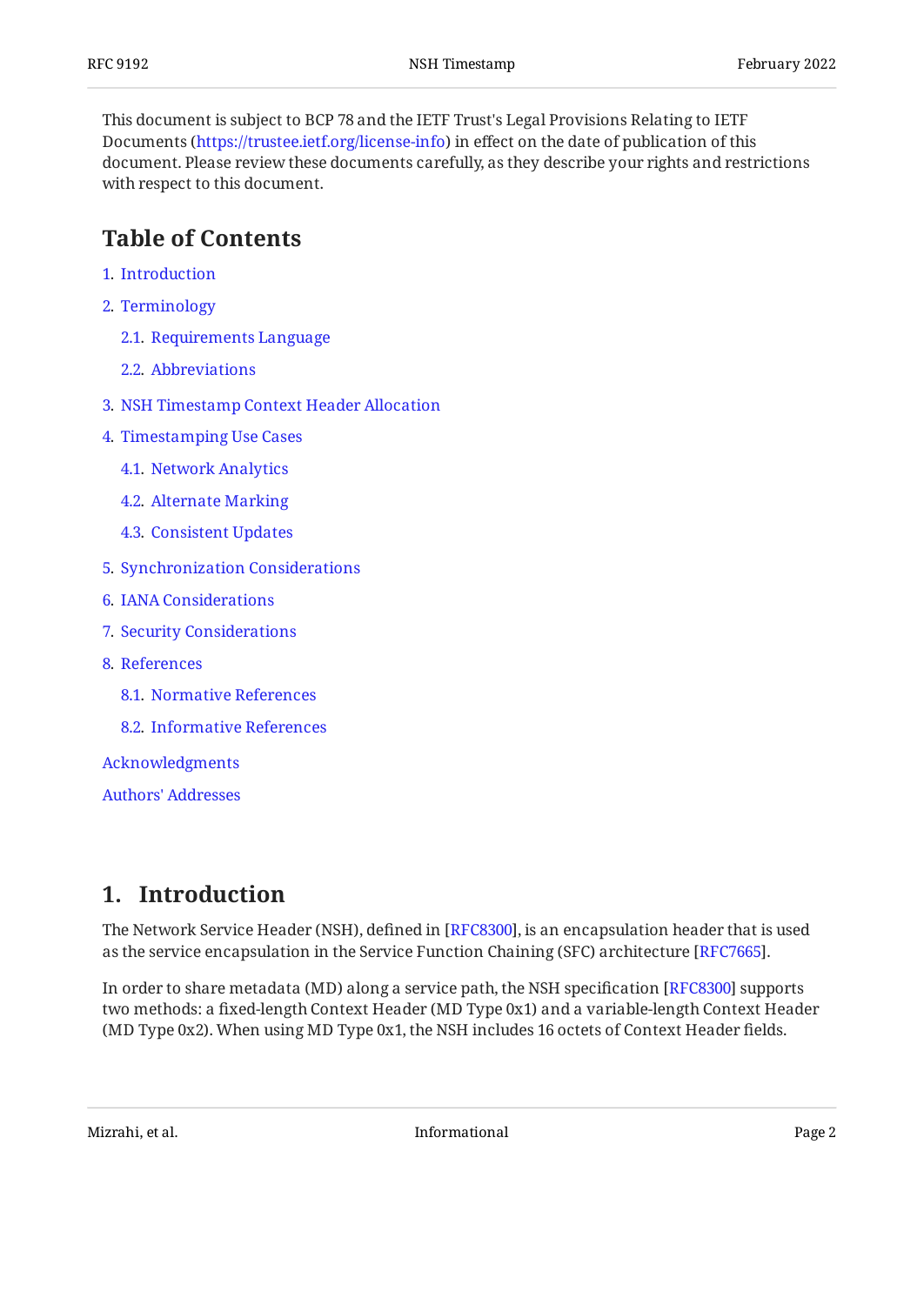The NSH specification [\[RFC8300\]](#page-7-1) has not defined the semantics of the 16-octet Context Header, nor does it specify how the Context Header is used by NSH-aware Service Functions (SFs), Service Function Forwarders (SFFs), and proxies. Several Context Header formats are defined in [\[NSH-](#page-7-3). Furthermore, some allocation schemes were proposed in the past to accommodate specific [TLV\]](#page-7-3) use cases, e.g., [NSH-DC-ALLOC], [NSH-BROADBAND-ALLOC], and [RFC8592].

This memo presents an allocation for the MD Type 0x1 Context Header, which incorporates the timestamp of the packet, a sequence number, and a source interface identifier. Note that other allocation schema for MD Type 0x1 might be specified in the future. Although such schema are currently not being standardized by the SFC Working Group, a consistent format (allocation schema) should be used in an SFC-enabled domain in order to allow interoperability.

In a nutshell, packets that enter the SFC-enabled domain are timestamped by a classifier [[RFC7665\]](#page-7-2). Thus, the timestamp, sequence number, and source interface are incorporated in the NSH Context Header. As discussed in [RFC8300], if reclassification is used, it may result in an update to the NSH metadata. Specifically, when the Timestamp Context Header is used, a reclassifier may either leave it unchanged or update the three fields: Timestamp, Sequence Number, and Source Interface.

The Timestamp Context Header includes three fields that may be used for various purposes. The Timestamp field may be used for logging, troubleshooting, delay measurement, packet marking for performance monitoring, and timestamp-based policies. The source interface identifier indicates the interface through which the packet was received at the classifier. This identifier may specify a physical interface or a virtual interface. The sequence numbers can be used by SFs to detect out-of-order delivery or duplicate transmissions. Note that out-of-order and duplicate packet detection is possible when packets are received by the same SF but is not necessarily possible when there are multiple instances of the same SF and multiple packets are spread across different instances of the SF. The sequence number is maintained on a per-source-interface basis.

This document presents the Timestamp Context Header but does not specify the functionality of the SFs that receive the Context Header. Although a few possible use cases are described in this document, the SF behavior and application are outside the scope of this document.

Key Performance Indicator (KPI) stamping [RFC8592] defines an NSH timestamping mechanism that uses the MD Type 0x2 format. This memo defines a compact MD Type 0x1 Context Header that does not require the packet to be extended beyond the NSH. Furthermore, the mechanisms described in [RFC8592] and this memo can be used in concert, as further discussed in [Section 4.1](#page-5-1).

Although the definition of the Context Header presented in this document has not been standardized by the IETF, it has been implemented in silicon by several manufacturers and is published here to facilitate interoperability.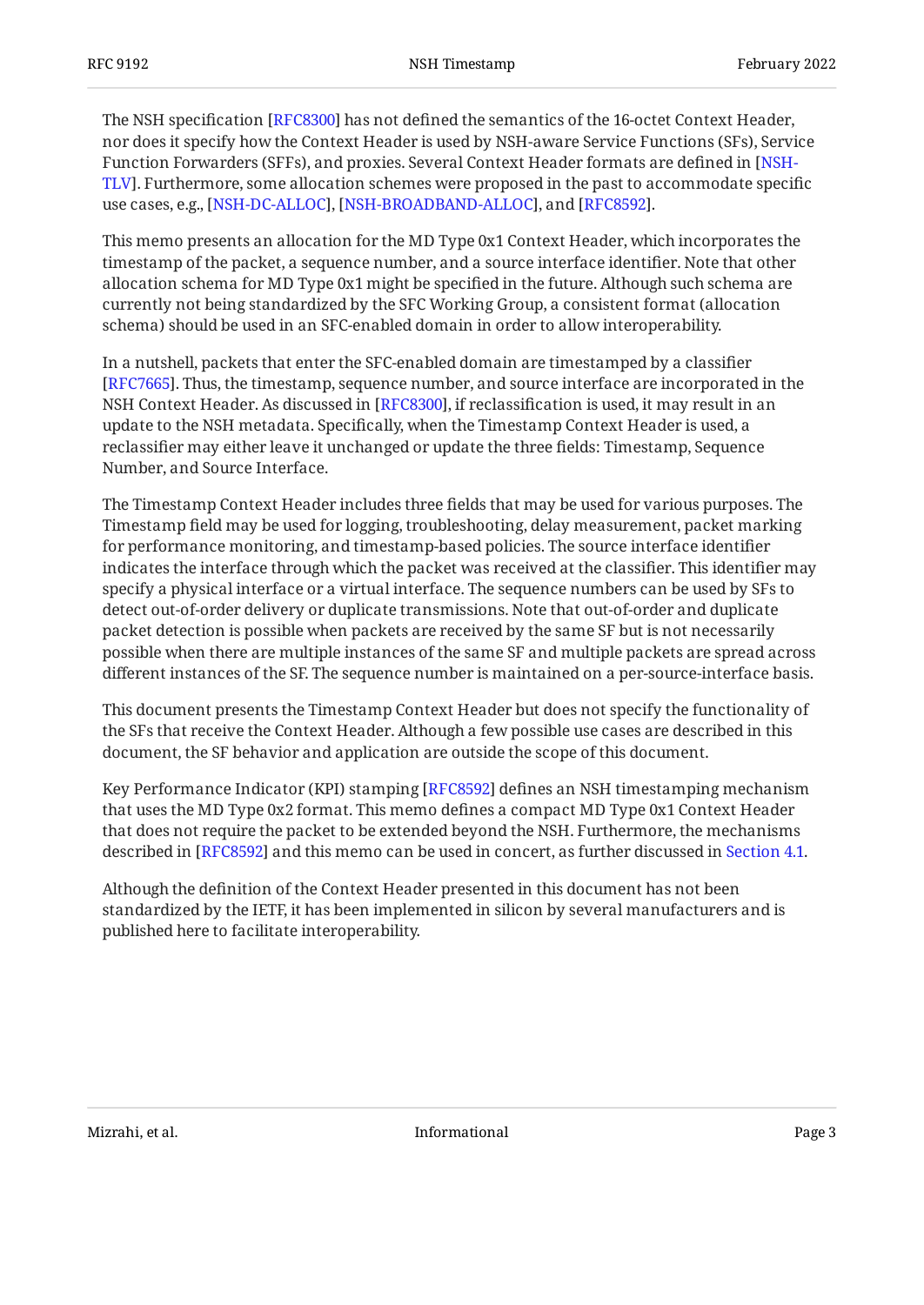### <span id="page-3-1"></span><span id="page-3-0"></span>**[2. Terminology](#page-3-0)**

#### **[2.1. Requirements Language](#page-3-1)**

The key words "MUST", "MUST NOT", "REQUIRED", "SHALL", "SHALL NOT", "SHOULD", "SHOULD NOT", "**RECOMMENDED", "NOT RECOMMENDED", "MAY",** and "OPTIONAL" in this document are to be interpreted as described in BCP 14 [RFC2119] [RFC8174] when, and only when, they appear in all capitals, as shown here.

#### <span id="page-3-2"></span>**[2.2. Abbreviations](#page-3-2)**

The following abbreviations are used in this document:

| <b>KPI</b> | Key Performance Indicator [RFC8592]  |
|------------|--------------------------------------|
| MD         | Metadata [RFC8300]                   |
| <b>NSH</b> | Network Service Header [RFC8300]     |
| <b>SF</b>  | <b>Service Function [RFC7665]</b>    |
| <b>SFC</b> | Service Function Chaining [RFC7665]  |
| <b>SFF</b> | Service Function Forwarder [RFC8300] |

### <span id="page-3-3"></span>**[3. NSH Timestamp Context Header Allocation](#page-3-3)**

This memo defines the following fixed-length Context Header allocation, as presented in [Figure 1.](#page-3-4)

<span id="page-3-4"></span>

| Ø |                                                                 |  |
|---|-----------------------------------------------------------------|--|
|   | 0 1 2 3 4 5 6 7 8 9 0 1 2 3 4 5 6 7 8 9 0 1 2 3 4 5 6 7 8 9 0 1 |  |
|   |                                                                 |  |
|   | Sequence Number                                                 |  |
|   |                                                                 |  |
|   | Source Interface                                                |  |
|   |                                                                 |  |
|   | Timestamp                                                       |  |
|   |                                                                 |  |
|   |                                                                 |  |

*[Figure 1: NSH Timestamp Allocation](#page-3-4)* 

The NSH Timestamp allocation defined in this memo **MUST** include the following fields:

Sequence Number: A 32-bit sequence number. The sequence number is maintained on a persource-interface basis. Sequence numbers can be used by SFs to detect out-of-order delivery or duplicate transmissions. The classifier increments the sequence number by 1 for each packet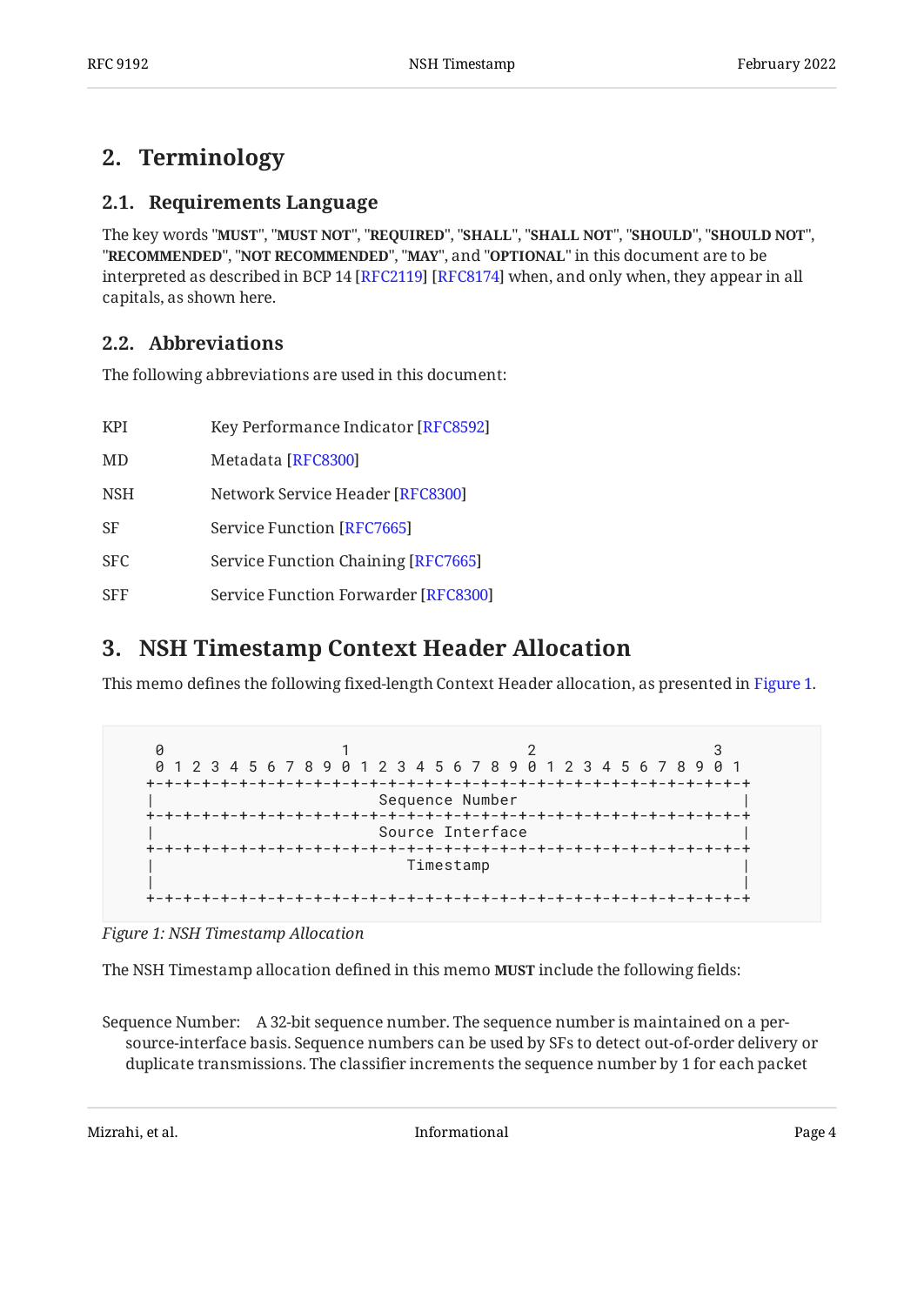received through the source interface. This requires the classifier to maintain a per-sourceinterface counter. The sequence number is initialized to a random number on startup. After it reaches its maximal value ( $2^{32}$ -1), the sequence number wraps around back to zero.

- Source Interface: A 32-bit source interface identifier that is assigned by the classifier. The combination of the source interface and the classifier identity is unique within the context of an SFC-enabled domain. Thus, in order for an SF to be able to use the source interface as a unique identifier, the identity of the classifier needs to be known for each packet. The source interface is unique in the context of the given classifier.
- Timestamp: A 64-bit field that specifies the time at which the packet was received by the classifier. Two possible timestamp formats can be used for this field: the two 64-bit recommended formats specified in [\[RFC8877](#page-7-7)]. One of the formats is based on the timestamp format defined in [IEEE1588], and the other is based on the format defined in [RFC5905].  $\,$

The NSH specification [RFC8300] does not specify the possible coexistence of multiple MD Type 0x1 Context Header formats in a single SFC-enabled domain. It is assumed that the Timestamp Context Header will be deployed in an SFC-enabled domain that uniquely uses this Context Header format. Thus, operators **SHOULD** ensure that either a consistent Context Header format is used in the SFC-enabled domain or there is a clear policy that allows SFs to know the Context Header format of each packet. Specifically, operators are expected to ensure the consistent use of a timestamp format across the whole SFC-enabled domain.

The two timestamp formats that can be used in the Timestamp field are as follows:

TruncatedTimestamp Format [IEEE1588]: This format is specified in Section 4.3 of [RFC8877]. For the reader's convenience, this format is illustrated in [Figure 2.](#page-4-0)

<span id="page-4-0"></span>0 1 2 3 0 1 2 3 4 5 6 7 8 9 0 1 2 3 4 5 6 7 8 9 0 1 2 3 4 5 6 7 8 9 0 1 +-+-+-+-+-+-+-+-+-+-+-+-+-+-+-+-+-+-+-+-+-+-+-+-+-+-+-+-+-+-+-+-+ | Seconds | Seconds | Seconds | Seconds | Seconds | Seconds | Seconds | Seconds | Seconds | Seconds | Seconds | +-+-+-+-+-+-+-+-+-+-+-+-+-+-+-+-+-+-+-+-+-+-+-+-+-+-+-+-+-+-+-+-+ Nanoseconds +-+-+-+-+-+-+-+-+-+-+-+-+-+-+-+-+-+-+-+-+-+-+-+-+-+-+-+-+-+-+-+-+

*[Figure 2: Truncated Timestamp Format \(IEEE 1588\)](#page-4-0)* 

<span id="page-4-1"></span>NTP64-bit Timestamp Format [RFC5905]: This format is specified in Section 4.2.1 of [RFC8877]. For the reader's convenience, this format is illustrated in [Figure 3.](#page-5-4)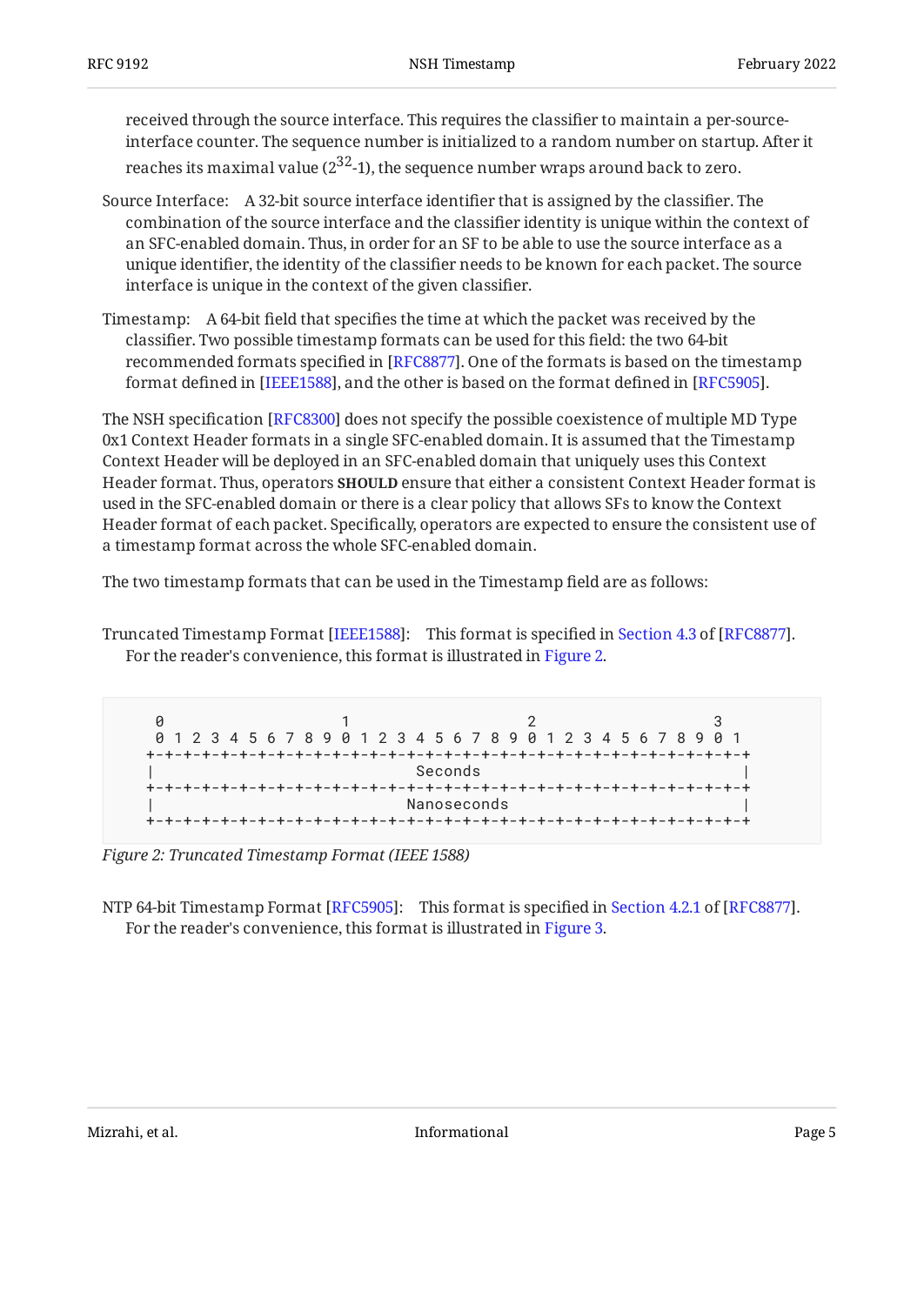```
0 1 2 3
 0 1 2 3 4 5 6 7 8 9 0 1 2 3 4 5 6 7 8 9 0 1 2 3 4 5 6 7 8 9 0 1
   +-+-+-+-+-+-+-+-+-+-+-+-+-+-+-+-+-+-+-+-+-+-+-+-+-+-+-+-+-+-+-+-+
| Seconds | Seconds | Seconds | Seconds | Seconds | Seconds | Seconds | Seconds | Seconds | Seconds | Seconds |
   +-+-+-+-+-+-+-+-+-+-+-+-+-+-+-+-+-+-+-+-+-+-+-+-+-+-+-+-+-+-+-+-+
 | Fraction |
   +-+-+-+-+-+-+-+-+-+-+-+-+-+-+-+-+-+-+-+-+-+-+-+-+-+-+-+-+-+-+-+-+
```
*[Figure 3:](#page-5-4) [NTP 64-Bit Timestamp Format \(RFC 5905\)](#page-4-1)* 

<span id="page-5-0"></span>Synchronization aspects of the timestamp format in the context of the NSH Timestamp allocation are discussed in [Section 5.](#page-6-0)

### <span id="page-5-1"></span>**[4. Timestamping Use Cases](#page-5-0)**

#### **[4.1. Network Analytics](#page-5-1)**

Per-packet timestamping enables coarse-grained monitoring of network delays along the Service Function Chain. Once a potential problem or bottleneck is detected (for example, when the delay exceeds a certain policy), a highly granular monitoring mechanism can be triggered (for example, using the hop-by-hop measurement data defined in [RFC8592] or [IOAM-DATA]), allowing analysis and localization of the problem.

Timestamping is also useful for logging, troubleshooting, and flow analytics. It is often useful to maintain the timestamp of the first and last packet of the flow. Furthermore, traffic mirroring and sampling often require a timestamp to be attached to analyzed packets. Attaching the timestamp to the NSH provides an in-band common time reference that can be used for various network analytics applications.

#### <span id="page-5-2"></span>**[4.2. Alternate Marking](#page-5-2)**

A possible approach for passive performance monitoring is to use an Alternate-Marking Method [[RFC8321\]](#page-8-4). This method requires data packets to carry a field that marks (colors) the traffic, and enables passive measurement of packet loss, delay, and delay variation. The value of this marking field is periodically toggled between two values.

When the timestamp is incorporated in the NSH, it can intrinsically be used for Alternate Marking. For example, the least significant bit of the timestamp Seconds field can be used for this purpose, since the value of this bit is inherently toggled every second.

#### <span id="page-5-3"></span>**[4.3. Consistent Updates](#page-5-3)**

The timestamp can be used for making policy decisions, such as 'Perform action A if timestamp>=T\_0'. This can be used for enforcing time-of-day policies or periodic policies in SFs. Furthermore, timestamp-based policies can be used for enforcing consistent network updates, as discussed in [[DPT\]](#page-7-10). It should be noted that, as in the case of Alternate Marking, this use case alone does not require a full 64-bit timestamp but could be implemented with a significantly smaller number of bits.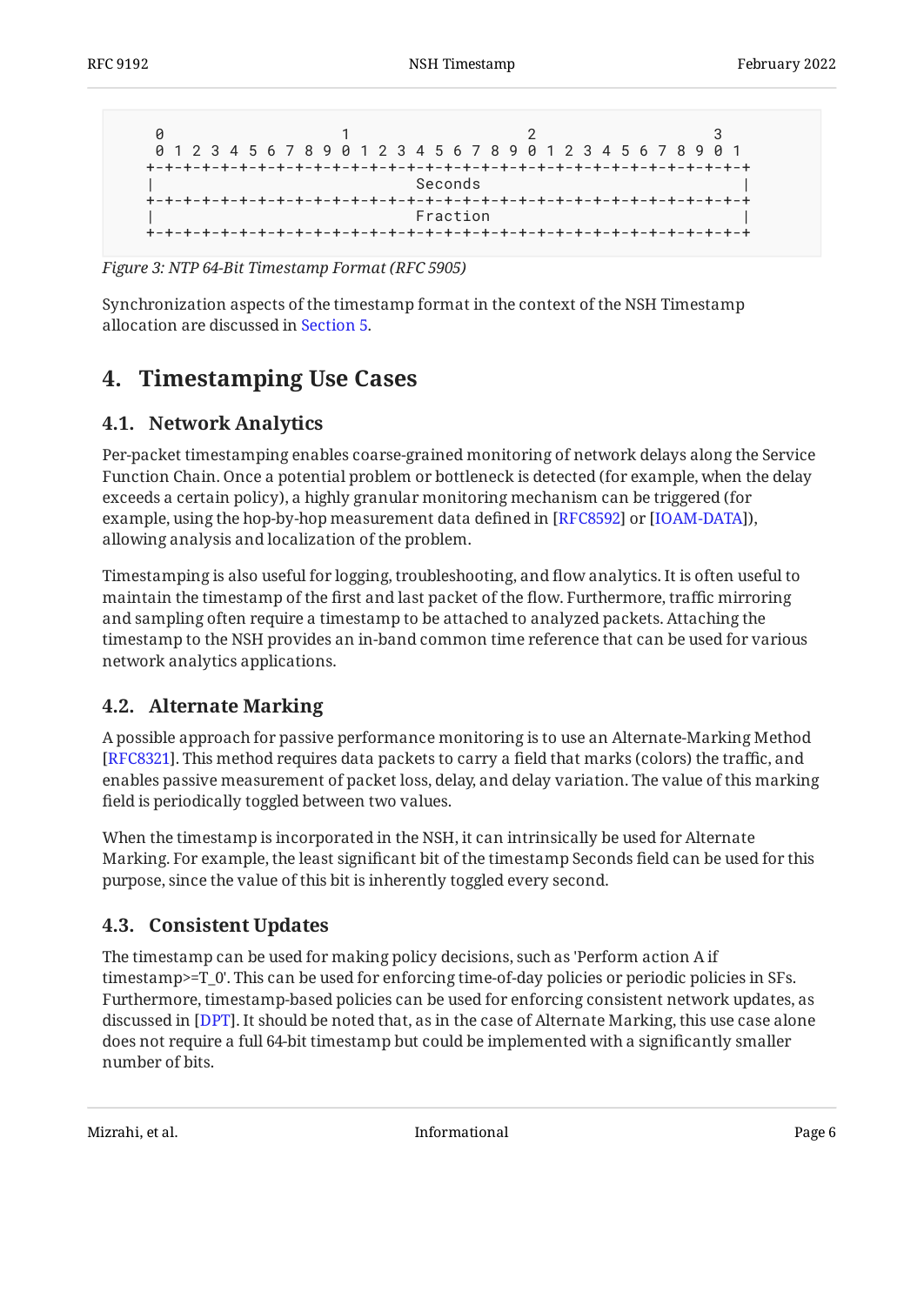### <span id="page-6-0"></span>**[5. Synchronization Considerations](#page-6-0)**

Some of the applications that make use of the timestamp require the classifier and SFs to be synchronized to a common time reference -- for example, using the Network Time Protocol [[RFC5905\]](#page-8-3) or the Precision Time Protocol [IEEE1588]. Although it is not a requirement to use a clock synchronization mechanism, it is expected that, depending on the applications that use the timestamp, such synchronization mechanisms will be used in most deployments that use the Timestamp allocation.

### <span id="page-6-1"></span>**[6. IANA Considerations](#page-6-1)**

<span id="page-6-2"></span>This document has no IANA actions.

### **[7. Security Considerations](#page-6-2)**

The security considerations for the NSH in general are discussed in [[RFC8300\]](#page-7-1). The NSH is typically run within a confined trust domain. However, if a trust domain is not enough to provide the operator with protection against the timestamp threats as described below, then the operator **SHOULD** use transport-level protection between SFC processing nodes as described in [RFC8300].

The security considerations of in-band timestamping in the context of the NSH are discussed in [[RFC8592\]](#page-8-2); this section is based on that discussion.

In-band timestamping, as defined in this document and [[RFC8592\]](#page-8-2), can be used as a means for network reconnaissance. By passively eavesdropping on timestamped traffic, an attacker can gather information about network delays and performance bottlenecks. An on-path attacker can maliciously modify timestamps in order to attack applications that use the timestamp values, such as performance-monitoring applications.

Since the timestamping mechanism relies on an underlying time synchronization protocol, by attacking the time protocol an attack can potentially compromise the integrity of the NSH Timestamp. A detailed discussion about the threats against time protocols and how to mitigate them is presented in [RFC7384].

### <span id="page-6-4"></span><span id="page-6-3"></span>**[8. References](#page-6-3)**

#### **[8.1. Normative References](#page-6-4)**

<span id="page-6-5"></span>**[RFC2119]** Bradner, S., "Key words for use in RFCs to Indicate Requirement Levels", BCP 14, RFC 2119, DOI 10.17487/RFC2119, March 1997, [<https://www.rfc-editor.org/info/](https://www.rfc-editor.org/info/rfc2119) . [rfc2119](https://www.rfc-editor.org/info/rfc2119)>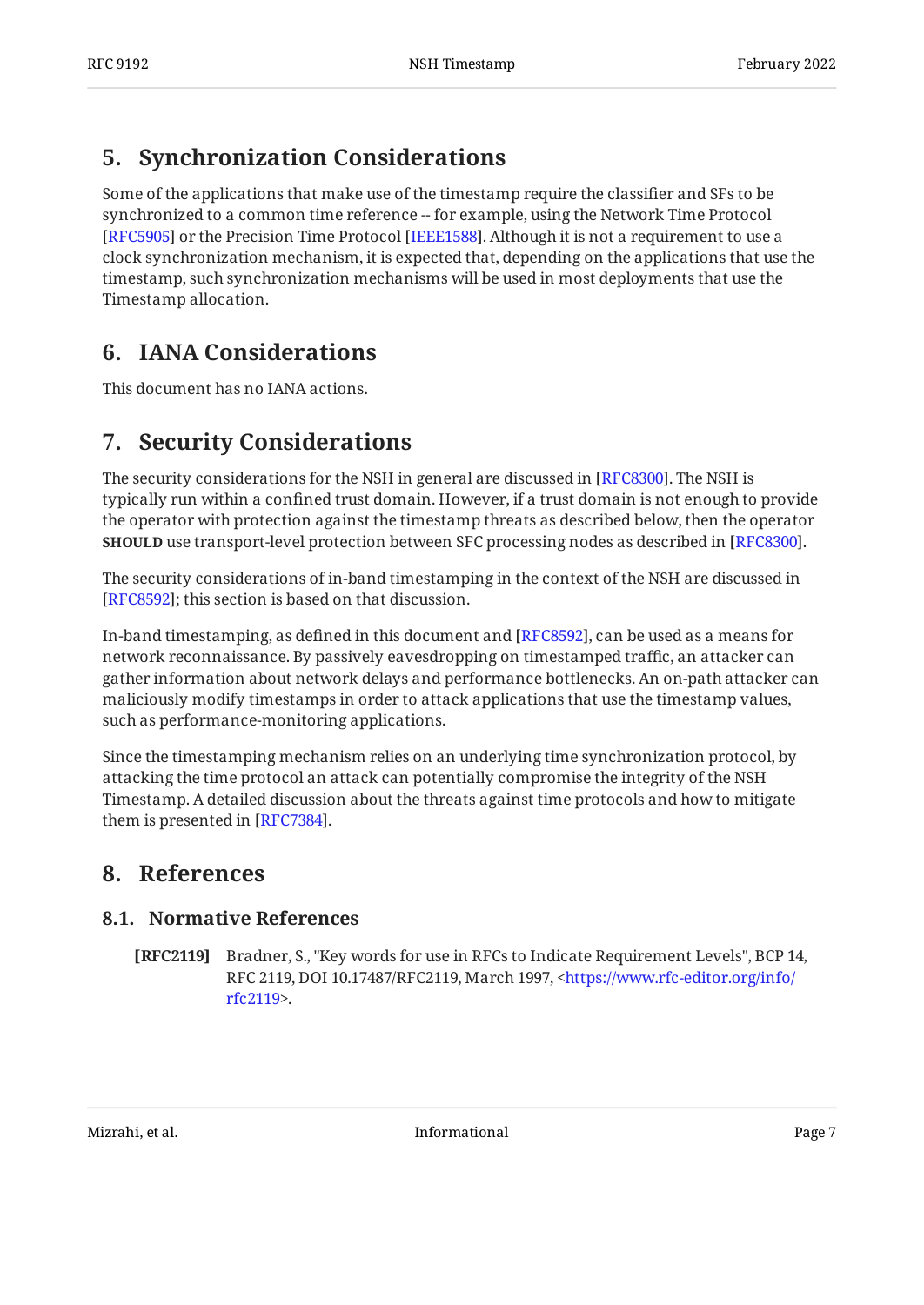<span id="page-7-2"></span>

| <b>[REC7665]</b> Halpern, J., Ed. and C. Pignataro, Ed., "Service Function Chaining (SFC)         |
|---------------------------------------------------------------------------------------------------|
| Architecture", RFC 7665, DOI 10.17487/RFC7665, October 2015, <https: th="" www.rfc-<=""></https:> |
| editor.org/info/rfc7665>.                                                                         |

- <span id="page-7-6"></span>**[RFC8174]** Leiba, B., "Ambiguity of Uppercase vs Lowercase in RFC 2119 Key Words", BCP 14, RFC 8174, DOI 10.17487/RFC8174, May 2017, <[https://www.rfc-editor.org/info/](https://www.rfc-editor.org/info/rfc8174) . [rfc8174](https://www.rfc-editor.org/info/rfc8174)>
- <span id="page-7-1"></span>**[RFC8300]** Quinn, P., Ed., Elzur, U., Ed., and C. Pignataro, Ed., "Network Service Header (NSH)", RFC 8300, DOI 10.17487/RFC8300, January 2018, [<https://www.rfc-](https://www.rfc-editor.org/info/rfc8300). [editor.org/info/rfc8300](https://www.rfc-editor.org/info/rfc8300)>
- <span id="page-7-7"></span>**[RFC8877]** Mizrahi, T., Fabini, J., and A. Morton, "Guidelines for Defining Packet Timestamps", RFC 8877, DOI 10.17487/RFC8877, September 2020, [<https://www.rfc-](https://www.rfc-editor.org/info/rfc8877). [editor.org/info/rfc8877](https://www.rfc-editor.org/info/rfc8877)>

#### <span id="page-7-10"></span><span id="page-7-0"></span>**[8.2. Informative References](#page-7-0)**

- **[DPT]** Mizrahi, T. and Y. Moses, "The Case for Data Plane Timestamping in SDN", IEEE (SWFAN), DOI 10.1109/INFCOMW.2016.7562197, 2016, <[https://ieeexplore.ieee.org/](https://ieeexplore.ieee.org/document/7562197) . [document/7562197](https://ieeexplore.ieee.org/document/7562197)> INFOCOM Workshop on Software-Driven Flexible and Agile Networking
- <span id="page-7-8"></span>**[IEEE1588]** IEEE, "IEEE 1588-2008 - IEEE Standard for a Precision Clock Synchronization Protocol for Networked Measurement and Control Systems", DOI 10.1109/ IEEESTD.2008.4579760, <https://standards.ieee.org/standard/1588-2008.html>.
- <span id="page-7-9"></span>**[IOAM-DATA]** Brockners, F., Ed., Bhandari, S., Ed., and T. Mizrahi, Ed., "Data Fields for In-situ OAM", Work in Progress, Internet-Draft, draft-ietf-ippm-ioam-data-17, 13 December 2021, <[https://datatracker.ietf.org/doc/html/draft-ietf-ippm-ioam-](https://datatracker.ietf.org/doc/html/draft-ietf-ippm-ioam-data-17). [data-17](https://datatracker.ietf.org/doc/html/draft-ietf-ippm-ioam-data-17)>
- <span id="page-7-5"></span>**[NSH-BROADBAND-ALLOC]** Napper, J., Kumar, S., Muley, P., Hendericks, W., and M. Boucadair, "NSH Context Header Allocation for Broadband", Work in Progress, Internet-Draft, draft-ietf-sfc-nsh-broadband-allocation-01, 19 June 2018, [<https://](https://datatracker.ietf.org/doc/html/draft-ietf-sfc-nsh-broadband-allocation-01) . [datatracker.ietf.org/doc/html/draft-ietf-sfc-nsh-broadband-allocation-01>](https://datatracker.ietf.org/doc/html/draft-ietf-sfc-nsh-broadband-allocation-01)
- <span id="page-7-4"></span><span id="page-7-3"></span>**[NSH-DC-ALLOC]** Guichard, J., Ed., Smith, M., Kumar, S., Majee, S., and T. Mizrahi, "Network , Service Header (NSH) MD Type 1: Context Header Allocation (Data Center)" Work in Progress, Internet-Draft, draft-ietf-sfc-nsh-dc-allocation-02, 25 September 2018, [<https://datatracker.ietf.org/doc/html/draft-ietf-sfc-nsh-dc-](https://datatracker.ietf.org/doc/html/draft-ietf-sfc-nsh-dc-allocation-02). [allocation-02](https://datatracker.ietf.org/doc/html/draft-ietf-sfc-nsh-dc-allocation-02)>
	- **[NSH-TLV]** Wei, Y., Ed., Elzur, U., Majee, S., Pignataro, C., and D. Eastlake, "Network Service Header Metadata Type 2 Variable-Length Context Headers", Work in Progress, Internet-Draft, draft-ietf-sfc-nsh-tlv-13, 26 January 2022, <<del>[https://](https://datatracker.ietf.org/doc/html/draft-ietf-sfc-nsh-tlv-13)</del> . [datatracker.ietf.org/doc/html/draft-ietf-sfc-nsh-tlv-13](https://datatracker.ietf.org/doc/html/draft-ietf-sfc-nsh-tlv-13)>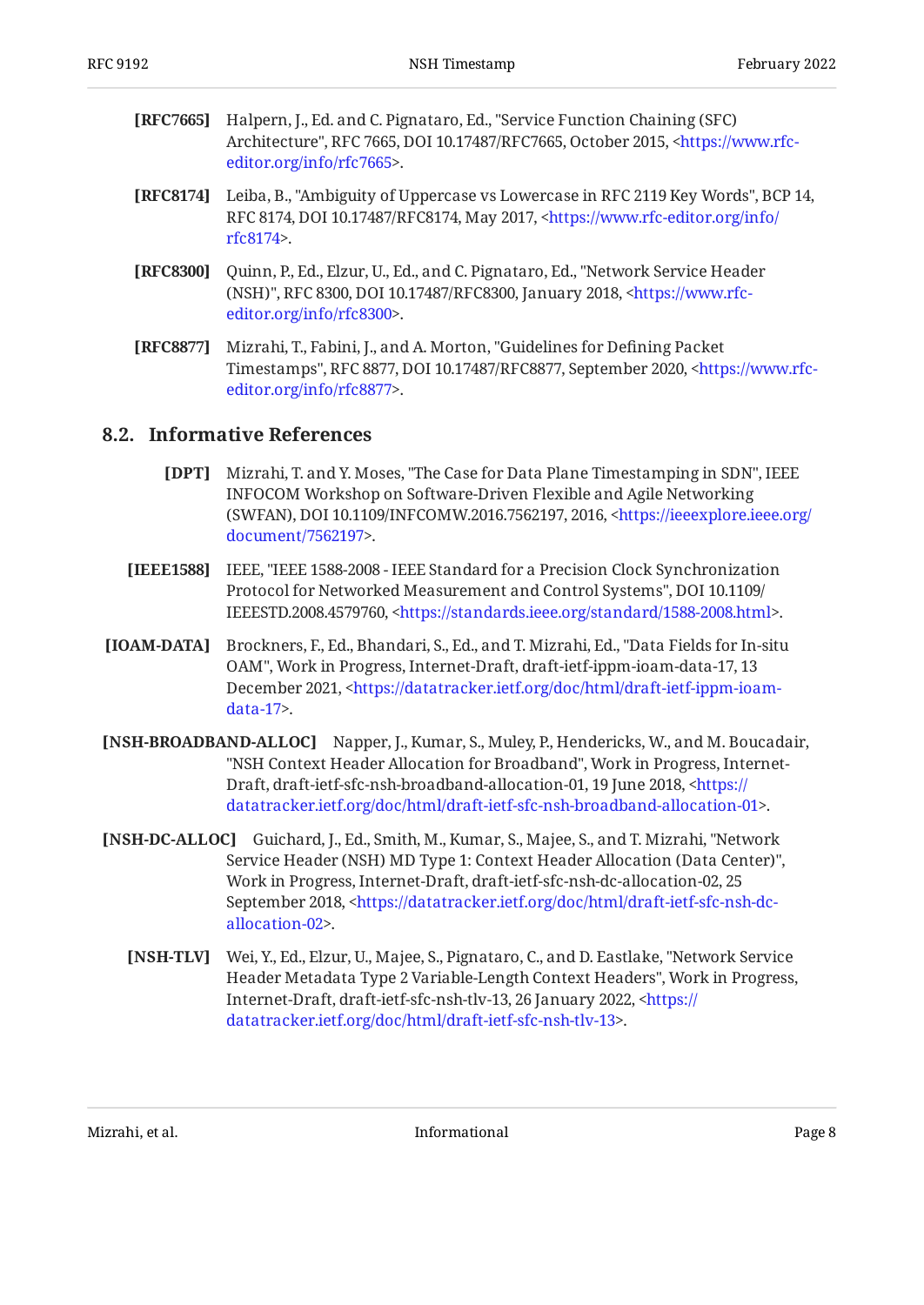<span id="page-8-3"></span>

| <b>[RFC5905]</b> Mills, D., Martin, J., Ed., Burbank, J., and W. Kasch, "Network Time Protocol |
|------------------------------------------------------------------------------------------------|
| Version 4: Protocol and Algorithms Specification", RFC 5905, DOI 10.17487/                     |
| RFC5905, June 2010, <https: info="" rfc5905="" www.rfc-editor.org="">.</https:>                |

- <span id="page-8-5"></span>**[RFC7384]** , Mizrahi, T. "Security Requirements of Time Protocols in Packet Switched Networks", RFC 7384, DOI 10.17487/RFC7384, October 2014, [<https://www.rfc-](https://www.rfc-editor.org/info/rfc7384). [editor.org/info/rfc7384](https://www.rfc-editor.org/info/rfc7384)>
- <span id="page-8-4"></span>**[RFC8321]** Fioccola, G., Ed., Capello, A., Cociglio, M., Castaldelli, L., Chen, M., Zheng, L., Mirsky, G., and T. Mizrahi, "Alternate-Marking Method for Passive and Hybrid Performance Monitoring", RFC 8321, DOI 10.17487/RFC8321, January 2018, . [<https://www.rfc-editor.org/info/rfc8321](https://www.rfc-editor.org/info/rfc8321)>
- <span id="page-8-2"></span>**[RFC8592]** Browne, R., Chilikin, A., and T. Mizrahi, "Key Performance Indicator (KPI) Stamping for the Network Service Header (NSH)", RFC 8592, DOI 10.17487/ RFC8592, May 2019, <https://www.rfc-editor.org/info/rfc8592>.

### <span id="page-8-0"></span>**[Acknowledgments](#page-8-0)**

<span id="page-8-1"></span>The authors thank Mohamed Boucadair and Greg Mirsky for their thorough reviews and detailed comments.

### **[Authors' Addresses](#page-8-1)**

**Tal Mizrahi** Huawei Israel Email: [tal.mizrahi.phd@gmail.com](mailto:tal.mizrahi.phd@gmail.com)

#### **Ilan Yerushalmi** Marvell

6 Hamada Yokneam 2066721 Israel Email: [yilan@marvell.com](mailto:yilan@marvell.com)

#### **David Melman**

Marvell 6 Hamada Yokneam 2066721 Israel Email: [davidme@marvell.com](mailto:davidme@marvell.com)